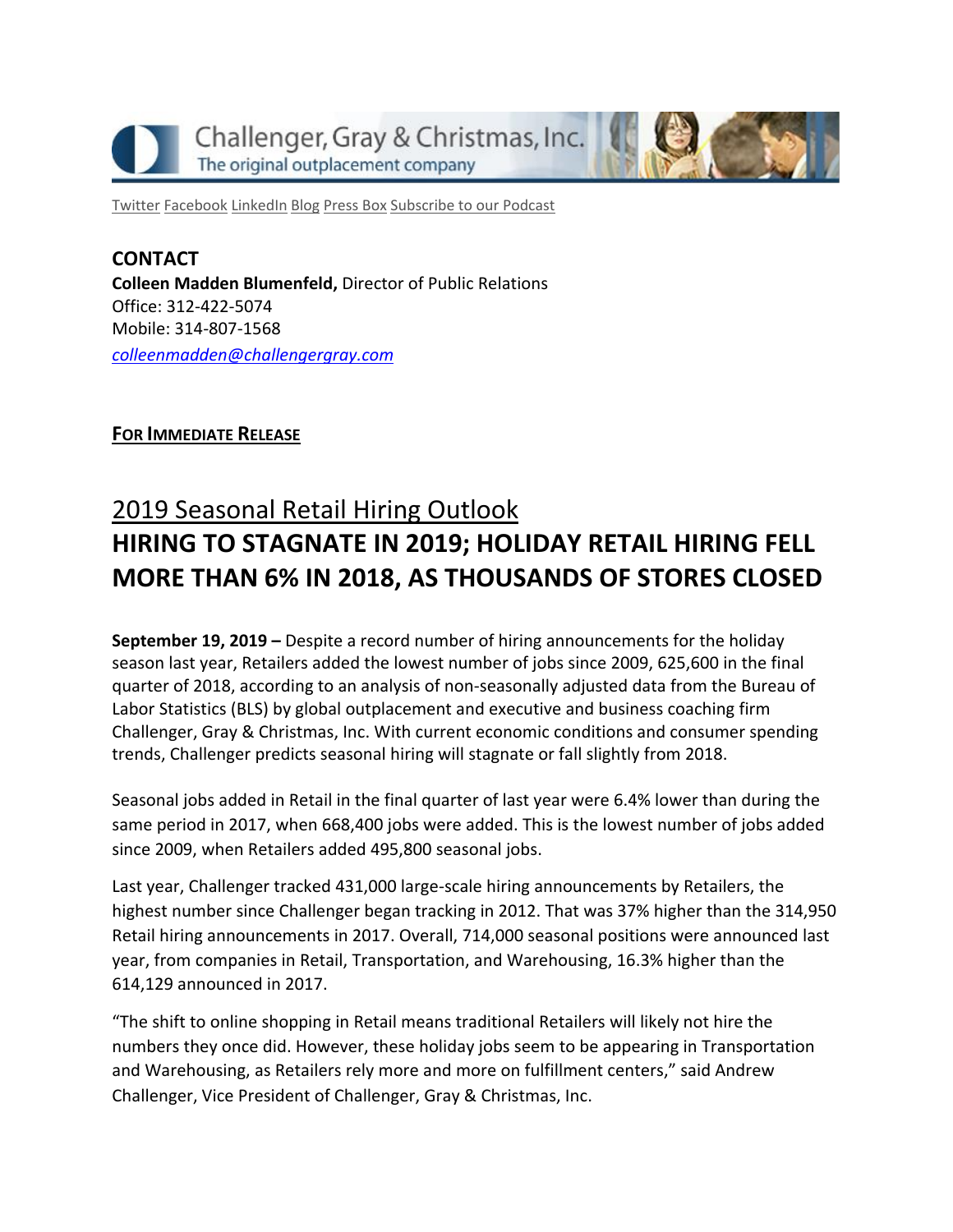Indeed, according to non-seasonally adjusted figures from the BLS, companies in Transportation and Warehousing added 259,000 jobs in the final quarter of 2018. That is down 2% from the 265,200 jobs added during the same period in 2017, but up 57% from the 165,100 jobs added in 2013, the last time the industry added less than 200,000 seasonal jobs.

Already this year, Target, which last year announced the highest number of seasonal jobs from a brick-and-mortar Retailer according to Challenger tracking, announced they plan to add even more jobs this year: 125,000 in-store workers, as well as another 8,000 in fulfillment. UPS announced it would add 100,000 jobs for the holidays, and 1-800-Flowers will add 8,000 jobs.

A number of Retailers, including Lowe's and Kohl's, announced seasonal hiring plans over the summer, and it remains to be seen whether they will make large-scale announcements for the holiday season.

"Seasonal hiring is driven primarily by current consumer spending habits. Consumers, at the moment, are spending, with the latest figures suggesting consumers are going further into credit card debt. Unless this changes significantly this month, Retailers will likely hire at similar levels to last year," said Challenger.

"Perceptions of the current economy, which is not as strong as last year or in 2017, could curtail seasonal hiring plans as well. Although new tariffs likely won't go into effect at the moment, Retailers will keep a close eye on trade negotiations in October, as they will impact consumers going into the holidays," he added.

# # #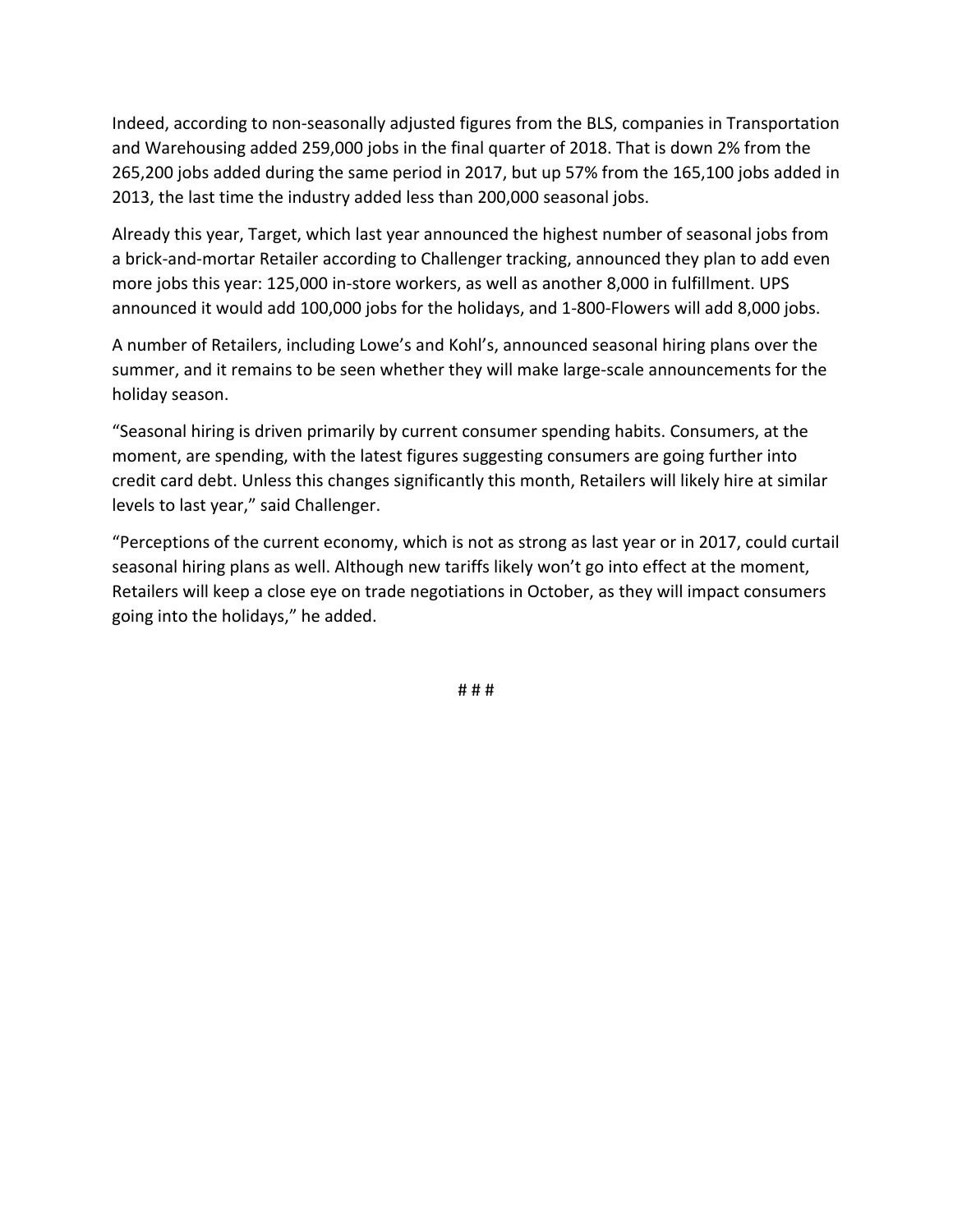Challenger, Gray & Christmas, Inc. The original outplacement company

## **JOBS ADDED IN RETAIL TRADE**

**October, November, December, 2005-2018**

|          | Oct     | Nov     | <b>Dec</b> | <b>TOTAL</b> | % Change  |
|----------|---------|---------|------------|--------------|-----------|
| 2005     | 122,300 | 392,700 | 196,600    | 711,600      | 0.20%     |
| 2006     | 150,600 | 427,300 | 169,000    | 746,900      | 5.00%     |
| 2007     | 87.900  | 465,400 | 167.600    | 720,900      | $-3.50%$  |
| 2008     | 38,600  | 213,600 | 72,700     | 324,900      | $-54.90%$ |
| 2009     | 45,100  | 317,100 | 133,600    | 495,800      | 52.60%    |
| 2010     | 149,800 | 339,200 | 158,600    | 647,600      | 30.60%    |
| 2011     | 134,200 | 390,600 | 154,500    | 679,300      | 4.90%     |
| 2012     | 138,700 | 485.400 | 99,600     | 723,700      | 6.50%     |
| 2013     | 159,600 | 443,100 | 184,100    | 786,800      | 8.70%     |
| 2014     | 182,800 | 412,200 | 154,100    | 749,100      | $-4.80%$  |
| 2015     | 183,300 | 399,300 | 125,700    | 708,800      | $-5.38%$  |
| 2016     | 149,400 | 359,400 | 132,200    | 641,000      | $-9.57%$  |
| 2017     | 146.400 | 462,700 | 59,300     | 668,400      | 4.27%     |
| 2018     | 115,900 | 494.800 | 14,900     | 625,600      | $-6.40%$  |
| AVERAGE* | 128,900 | 400,200 | 130,179    | 659,314      |           |

#### *\*Since 2005*

*Source: Challenger, Gray & Christmas, Inc., with data provided by the U.S. Bureau of Labor Statistics*

### **JOBS ADDED IN TRANSPORTATION & WAREHOUSING**

## **October, November, December, 2011-2018**

|          | Oct    | Nov     | <b>Dec</b> | <b>TOTAL</b> | % Change |
|----------|--------|---------|------------|--------------|----------|
| 2011     | 11,200 | 25,900  | 62,200     | 99,300       | $-2.93%$ |
| 2012     | 14,000 | 28,300  | 103,900    | 146,200      | 47.20%   |
| 2013     | 11,300 | 57,500  | 96,300     | 165,100      | 12.39%   |
| 2014     | 39,100 | 56,800  | 135,800    | 231,700      | 40.34%   |
| 2015     | 13,900 | 70,600  | 144,000    | 228,500      | $-1.38%$ |
| 2016     | 28,000 | 85,500  | 152,800    | 266,300      | 16.54%   |
| 2017     | 41,400 | 88,600  | 135,200    | 265,200      | $-0.41%$ |
| 2018     | 52,900 | 111,200 | 95,400     | 259,500      | $-2.15%$ |
| AVERAGE* | 26,475 | 65,550  | 115,700    | 207,725      |          |

*\*Since 2011*

*Source: Challenger, Gray & Christmas, Inc., with non-seasonally adjusted data provided by the U.S. Bureau of Labor Statistics*